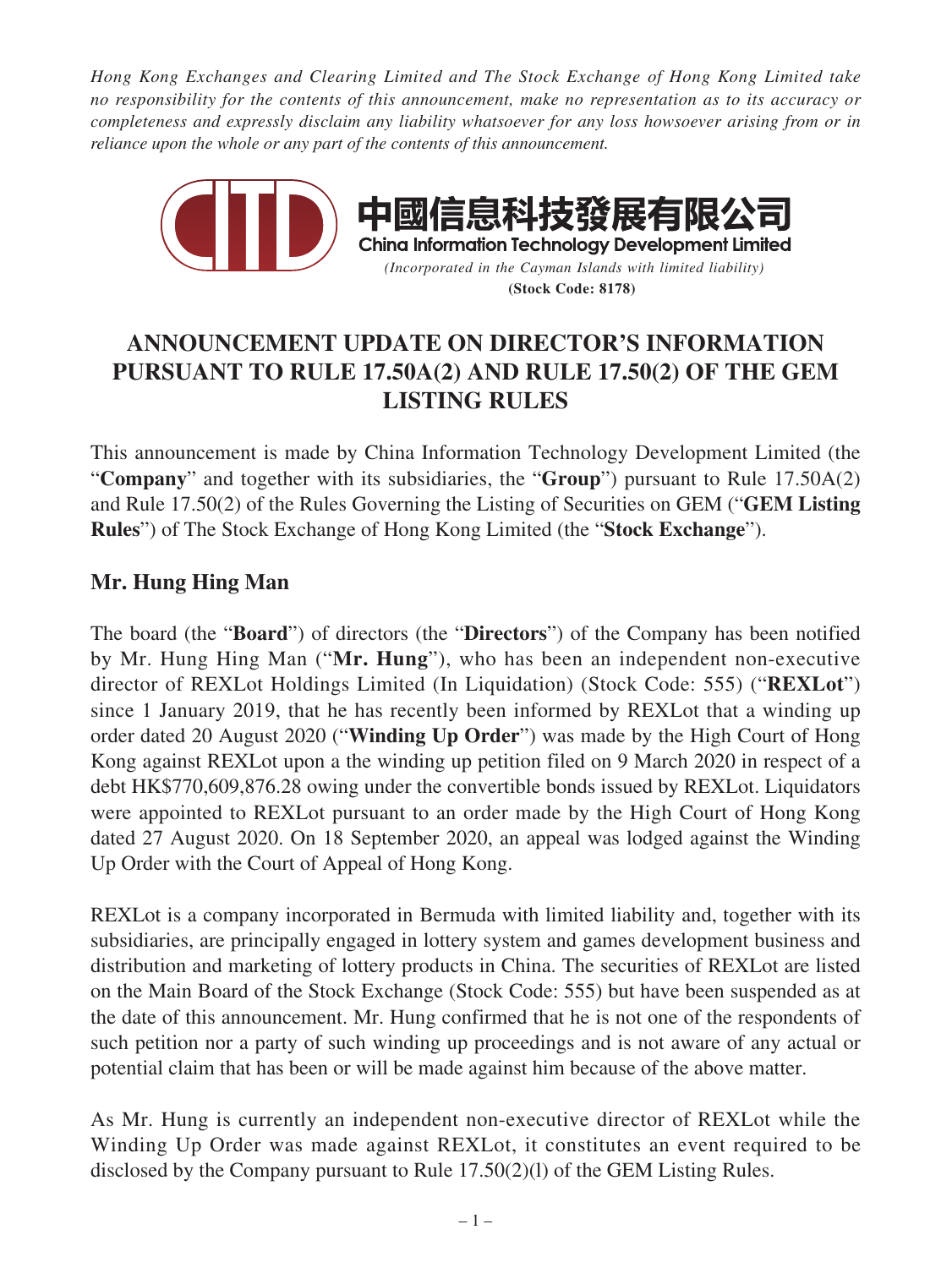### **Mr. Wong Hoi Keun**

The Board has also been notified by Mr. Wong Hoi Kuen ("**Mr. Wong**"), who has been an independent non-executive director of REXLot since 29 June 2018, that he has recently been informed by REXLot that a Winding Up Order was made by the High Court of Hong Kong against REXLot upon a the winding up petition filed on 9 March 2020 in respect of a debt HK\$770,609,876.28 owing under the convertible bonds issued by REXLot. Liquidators were appointed to REXLot pursuant to an order made by the High Court of Hong Kong dated 27 August 2020. On 18 September 2020, an appeal was lodged against the Winding Up Order with the Court of Appeal of Hong Kong.

REXLot is a company incorporated in Bermuda with limited liability and, together with its subsidiaries, are principally engaged in lottery system and games development business and distribution and marketing of lottery products in China. The securities of REXLot are listed on the Main Board of the Stock Exchange (Stock Code: 555) but have been suspended as at the date of this announcement. Mr. Wong confirmed that he is not one of the respondents of such petition nor a party of such winding up proceedings and is not aware of any actual or potential claim that has been or will be made against him because of the above matter.

As Mr. Wong is currently an independent non-executive director of REXLot while the Winding Up Order was made against REXLot, it constitutes an event required to be disclosed by the Company pursuant to Rule 17.50(2)(l) of the GEM Listing Rules.

The Board has no further information on the Winding Up Order other than those set out above which is based on information supplied by each of Mr. Hung and Mr. Wong. As the Winding Up Order did not involve the Group, the Board is of the opinion that it does not or will not have any impact on the business and operations of the Group.

#### **Mr. Wong Kui Shing, Danny**

Pursuant to Rule 17.50(2)(c) of the GEM Listing Rules, the Board hereby announces that it has been notified by Mr. Wong Kui Shing, Danny of his changes in biographical information as follows:–

Mr. Wong Kui Shing, Danny, has resigned as the executive director of GREATER BAY AREA DYNAMIC GROWTH HOLDING LIMITED (Stock Code: 1189) with effect from 25 August 2020.